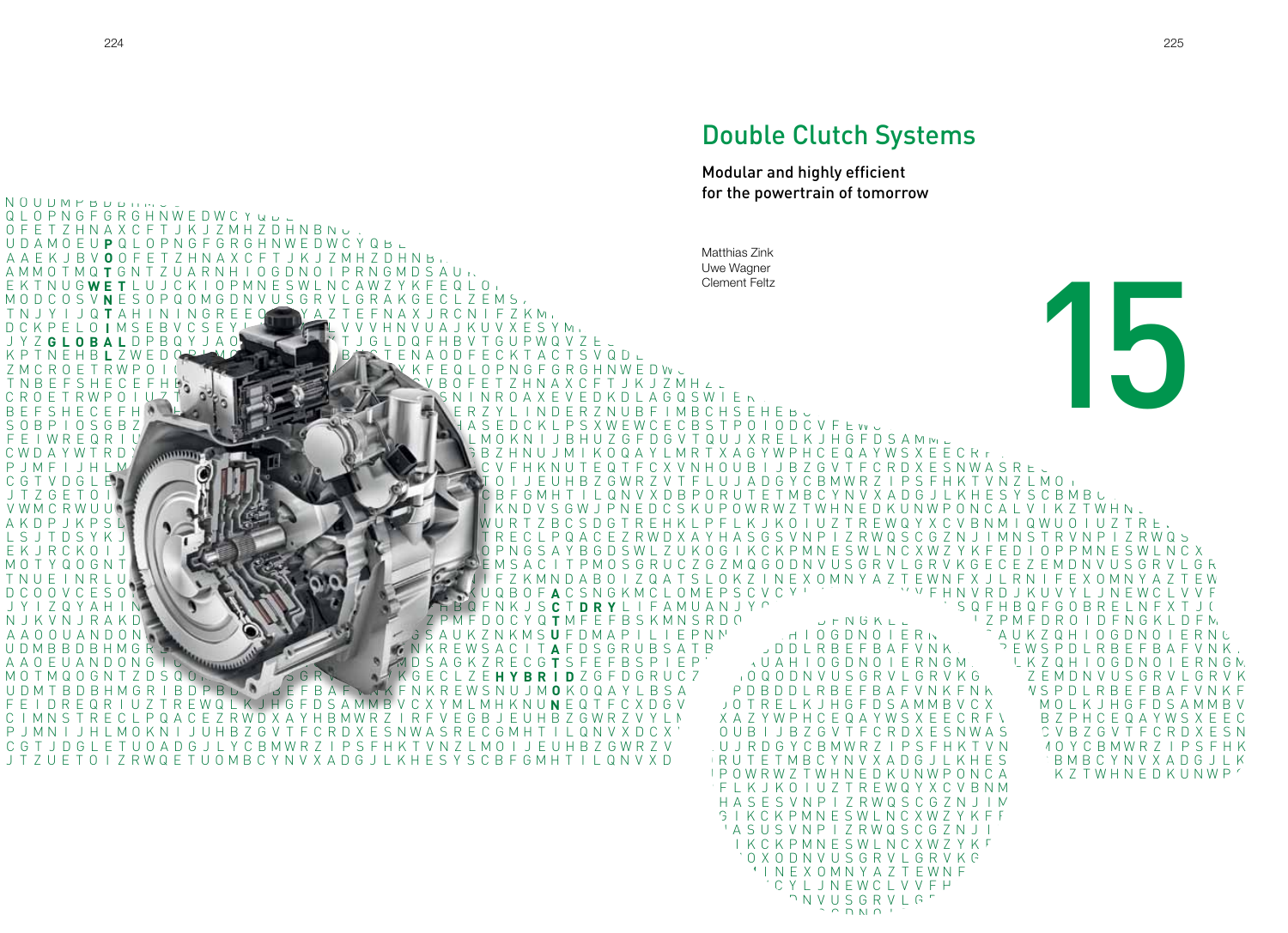## Introduction

Alongside the established stepped automatic transmission and CVT, the double clutch transmission in particular has achieved considerable market penetration in the last few years (Figure 1).

Significant growth has been seen in the European and Chinese markets in particular, and current forecasts indicate that in ten years' time, every fifth automatic transmission will be a double clutch transmission.

The following basic requirements apply to automatic transmissions in accordance with current definitions:

- Maximum comfort achieved through powershift capabilities combined with a dynamic driving experience
- Ideal spreading and the highest possible level of efficiency across all operation modes
- Actuating mechanism operated with minimal losses and, where possible,

without the need for additional effort while the combustion engine is turned off

– Hybrid function presented in the simplest and most flexible manner possible

A double clutch transmission, which fulfils all of these requirements, including an integrated hybrid function, entered into series production in Japan at the end of 2013 under the name "i-DCD". Figure 2 shows the dry double clutch transmission and the wet version for the application "SH-AWD", as well as the parts supplied by Schaeffler, which are both modular and highly efficient!

In addition to using highly efficient, hydrostatically operated double clutches (equipped with a concentric slave cylinder, or "CSC"), a newly developed actuator with an integrated control unit is also used in these applications (a hydrostatic clutch actuator, or "HCA"), and a gear actuator featuring an "active interlock" concept. Thanks to the "power-on-demand" actuator elements present in this design, it is possible to reduce the NEDC power consumption levels for transmission and clutch operation to values lower than 20 W.





Figure 2 Dry double clutch transmission "i-DCD", wet double clutch transmission for "SH-AWD"

The double clutch: "dry or wet" or "dry and wet"?

As was previously the case, comfort when driving off and shifting gear remains a key focus for the double clutch system — with regard to driving off in particular, there exists a strong, established and extremely vigilant competitor when it comes to the NVH, comfort and dynamics of the torque converter. In this respect, the new, highly innovative design of the iTC torque converter [1] in particular will see double clutch systems face a new challenge across all disciplines.

Back in 2006, a chapter was dedicated to the question of "dry or wet?" as part of the LuK Symposium, and following on from a large number of series production projects (Figure 3) that have since been carried out, it has become apparent that the clutch technology used for the corresponding applications is determined on the basis of the technical rationale for the specific clutch load described at the time.

In terms of efficiency, the dry double clutch continues to be the first choice, wherever the torque capacity permits this. Combined with electromechanical actuating mechanisms, the dry double clutch represents a system solution that sets a benchmark for efficiency. In addition, this version of the double clutch places few requirements on the peripheral equipment of the transmission, as no additional oil cooling is required for the clutch. As a result, implementation is achieved with greater ease and with a tendency towards increased cost-effectiveness.

However, this clutch variant also poses specific challenges. Cooling is achieved by means of air convection, meaning frictional heat needs to be stored temporarily in the pressure plates, which increases weight and inertia levels. Furthermore, the ability to control dry clutches tends to be more critical than for wet systems. Clutches with wear adjustment mechanisms in particular are more difficult to control due to the more complex mechanics of the internal structure, but also due to the greater variance of the friction coefficients of the dry linings in general. A dry friction system must be fully